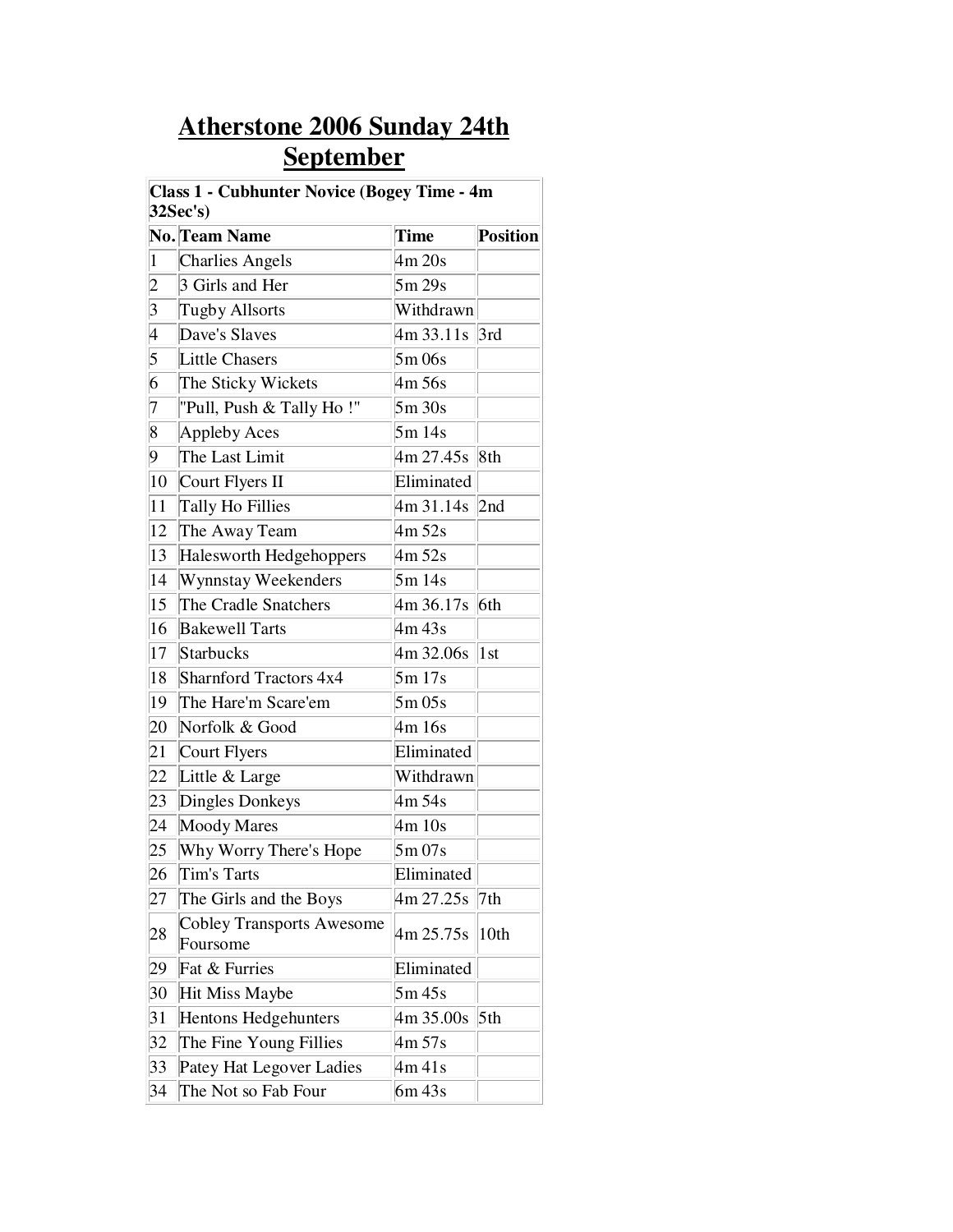| 35 | <b>Barmey Bevans</b>             | 4m 43s        |  |
|----|----------------------------------|---------------|--|
| 36 | <b>Howkins House Hunters</b>     | 4m 34.13s 4th |  |
| 37 | The Happy Meal                   | $6m$ 03s      |  |
| 38 | The Greschurch Gang              | 4m 38.73s 9th |  |
| 39 | Does My Bum Look Big On<br>This? | 4m 49s        |  |
| 40 | Ludlow Lemmings                  | 4m 41 s       |  |
| 41 | <b>Piston Broke</b>              | 4m 21s        |  |
| 42 | Anthill Mob                      | 4m 43s        |  |
| 43 | <b>Charlies Chasers</b>          | 3m 32s        |  |
| 44 | The Team With No Name            | Withdrawn     |  |
| 45 | Campden Chasers                  | Eliminated    |  |